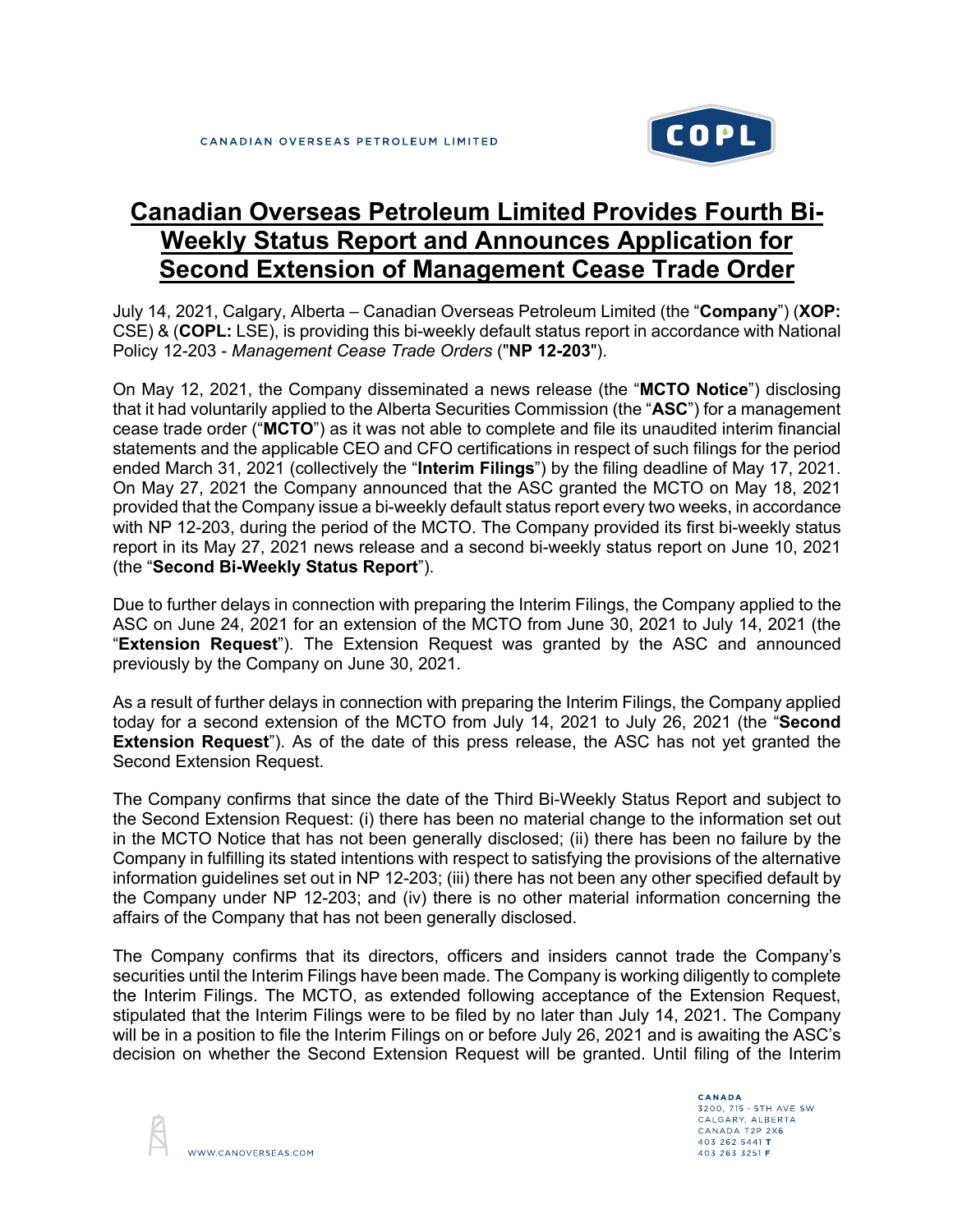Filings, the Company intends to satisfy the provisions of the alternative information guidelines as required by NP 12-203.

## **About the Company**

COPL is an international oil and gas exploration, development and production company actively pursuing opportunities in the United States through the acquisition of Atomic Oil and Gas LLC with operations in Converse County Wyoming, and in sub-Saharan Africa through its ShoreCan joint venture company in Nigeria, and independently in other countries.

## **For further information, please contact:**

Mr. Arthur Millholland, President & CEO Canadian Overseas Petroleum Limited Tel: + 1 (403) 262 5441

Cathy Hume CHF Investor Relations Tel: +1 (416) 868 1079 ext. 251 Email: cathy@chfir.com

Charles Goodwin Yellow Jersey PR Limited Tel: +44 (0) 77 4778 8221 Email: copl@yellowjerseypr.com

## **Forward-looking statements**

This press release contains statements that constitute "forward-looking information" (collectively, "**forward-looking statements**") within the meaning of the applicable Canadian securities legislation. All statements, other than statements of historical fact, are forward-looking statements and are based on expectations, estimates and projections as at the date of this news release. Any statement that discusses predictions, expectations, beliefs, plans, projections, objectives, assumptions, future events or performance (often but not always using phrases such as "expects", or "does not expect", "is expected", "anticipates" or "does not anticipate", "plans", "budget", "scheduled", "forecasts", "estimates", "believes" or "intends" or variations of such words and phrases or stating that certain actions, events or results "may" or "could", "would", "might" or "will" be taken to occur or be achieved) are not statements of historical fact and may be forward-looking statements. Forward-looking statements contained in this press release include, without limitation, statements relating to the timing for completion of the Interim Filings, the granting of the Second Extension Request and other statements that are not historical facts. In making the forward-looking statements contained in this press release, the Company has made certain assumptions. Although the Company believes that the expectations reflected in forward-looking statements are reasonable, it can give no assurance that the expectations of any forward-looking statements will prove to be correct. Known and unknown risks, uncertainties, and other factors may cause the actual results and future events to differ materially from those expressed or implied by such forward-looking statements. Accordingly, readers should not place undue reliance on the forward-looking statements and information contained in this press release. Except as required by law, the Company disclaims any intention and assumes no obligation to update or revise any forward-looking statements to reflect actual results, whether as a result of new information, future events, changes in assumptions, changes in factors affecting such forward-looking statements or